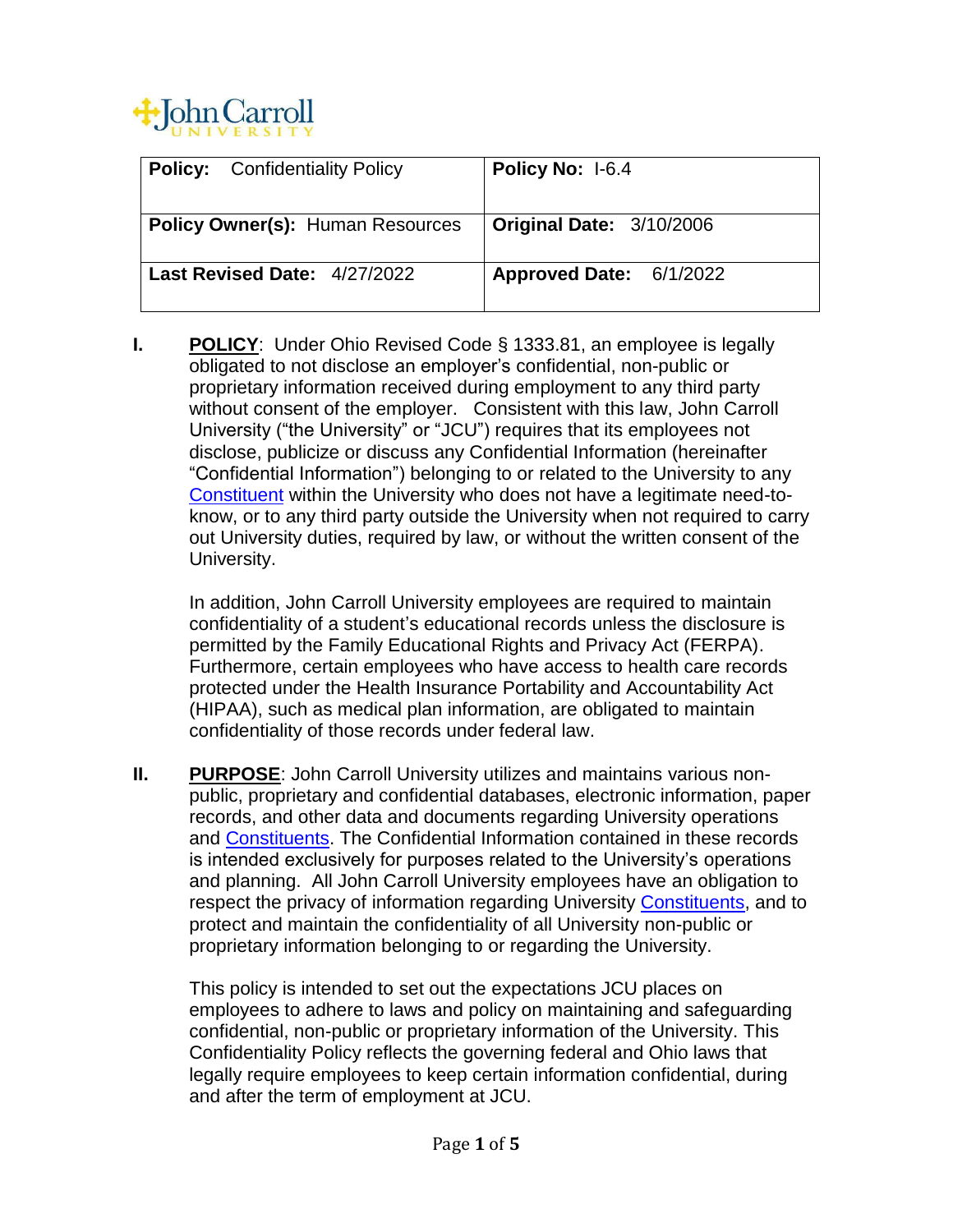**III. SCOPE**: All employees, volunteers, board members, student employees, and contractors of John Carroll University

## <span id="page-1-0"></span>**IV. DEFINITIONS:**

**Confidential Information:** oral, written, electronic and other private, nonpublic or proprietary information accessible to an employee through the course of the employee's employment with the University or provided by JCU to an employee that relates in any way to JCU, its employees, students or business operations.

Confidential Information shall not include any information which:

 i. is at the time of disclosure available to the public (other than as a result of a disclosure directly or indirectly by the employee); ii. is, prior to the start of the employment with JCU, already in the possession of or known to the employee; and/or iii. was obtained by the employee, either prior or subsequent to disclosure by JCU, from a third party not under any obligation of confidentiality to JCU.

Confidential information includes, but is not limited to:

- Any internal and non-public University financial statements and statistical and narrative reports;
- Employee and applicant records and files, and statistical reports containing the same;
- Student and applicant records and files, demographic data, and statistical reports containing the same;
- Computer authorization/security codes/passwords;
- Any non-public administrative minutes and records of internal University committees;
- Non-public or proprietary academic or accreditation materials and records;
- Non-public Board of Directors and other administrative materials and minutes;
- Information related to donors or prospective donors, and other nonpublic development records and materials; and/or
- Non-public or proprietary information regarding University strategic and operational plans, processes, or documents.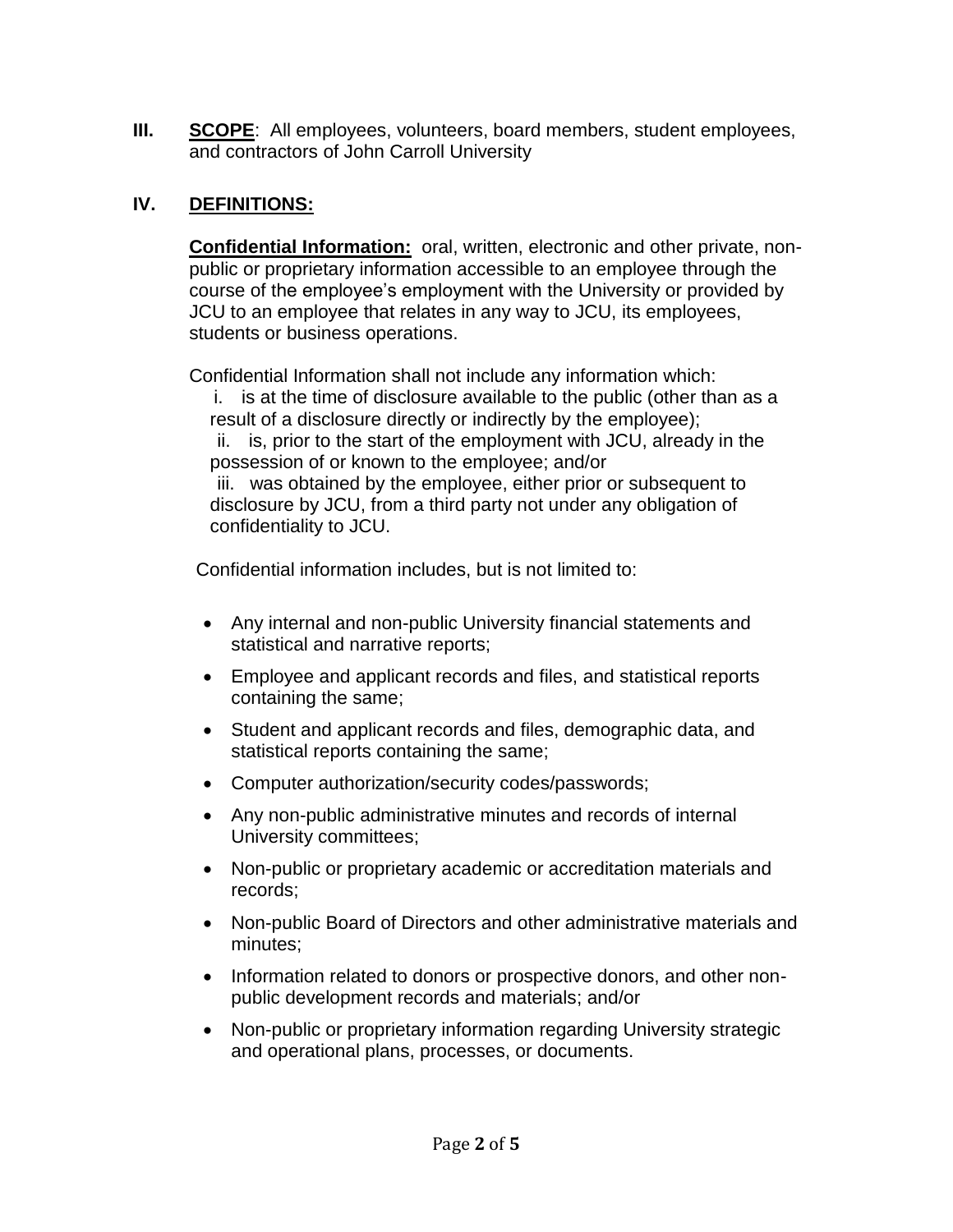**Constituent:** Constituents include all faculty, staff, students, volunteers, University Board of Directors members, University donors, prospective donors and alumni.

## **V. PROCEDURES**:

- a. Employees shall not disclose, publicize or discuss to or with any third party any non-public, proprietary and [Confidential Information](#page-1-0) related to the University ("Confidential Information") that they have access to or are provided in the scope of their work with the University, unless the University provides written consent or the third party or internal [Constituent](#page-1-0) who has a legitimate need-to-know. Employees must maintain strict confidentiality of all [Confidential Information](#page-1-0) at all times, both at work and outside the work setting. Employees also are required to maintain confidentiality of all student educational records protected under FERPA and all protected health information protected by HIPAA, consistent with those applicable federal laws and regulations.
- b. Access to University electronic records and databases is authorized and granted pursuant to the University Information Technology Resources and Sensitive Data and Security Policies and other related policies and procedures. Employees shall maintain confidentiality of all electronic Confidential Information or Sensitive Data, as defined by and consistent with those policies.
- c. Employees should not discuss Confidential Information in open and/or public areas, including but not limited to hallways, open areas, stairwells, restrooms, and other public locations.
- d. [Confidential Information,](#page-1-0) in any format, may not be disclosed or distributed outside the University without approval of the appropriate divisional vice president, the chief information officer, and/or Human Resources, or their designees.
- e. [Confidential Information](#page-1-0) provided to University agents or contractors (i.e. consultants, data vendors, etc.) as part of University-related business or projects shall be disclosed only with appropriate written assurances from the agent or contractor of the obligation to maintain confidentiality as to the information. All third-party recipients and users of University [Confidential Information](#page-1-0) are bound by this policy concerning confidentiality and must either 1) incorporate Universityapproved confidentiality clauses into their contracts and/or service agreements or 2) read and sign a University confidentiality agreement. [Confidential Information](#page-1-0) distributed by the University to outside parties should contain a statement regarding the confidential nature of the information such as: "This [Confidential Information](#page-1-0) has been compiled by John Carroll University for its exclusive use. It is not provided for private use of any third party, such as commercial solicitations or the expression of personal, political, social or other views. The information may not be reproduced, distributed, sold, or stored, either electronically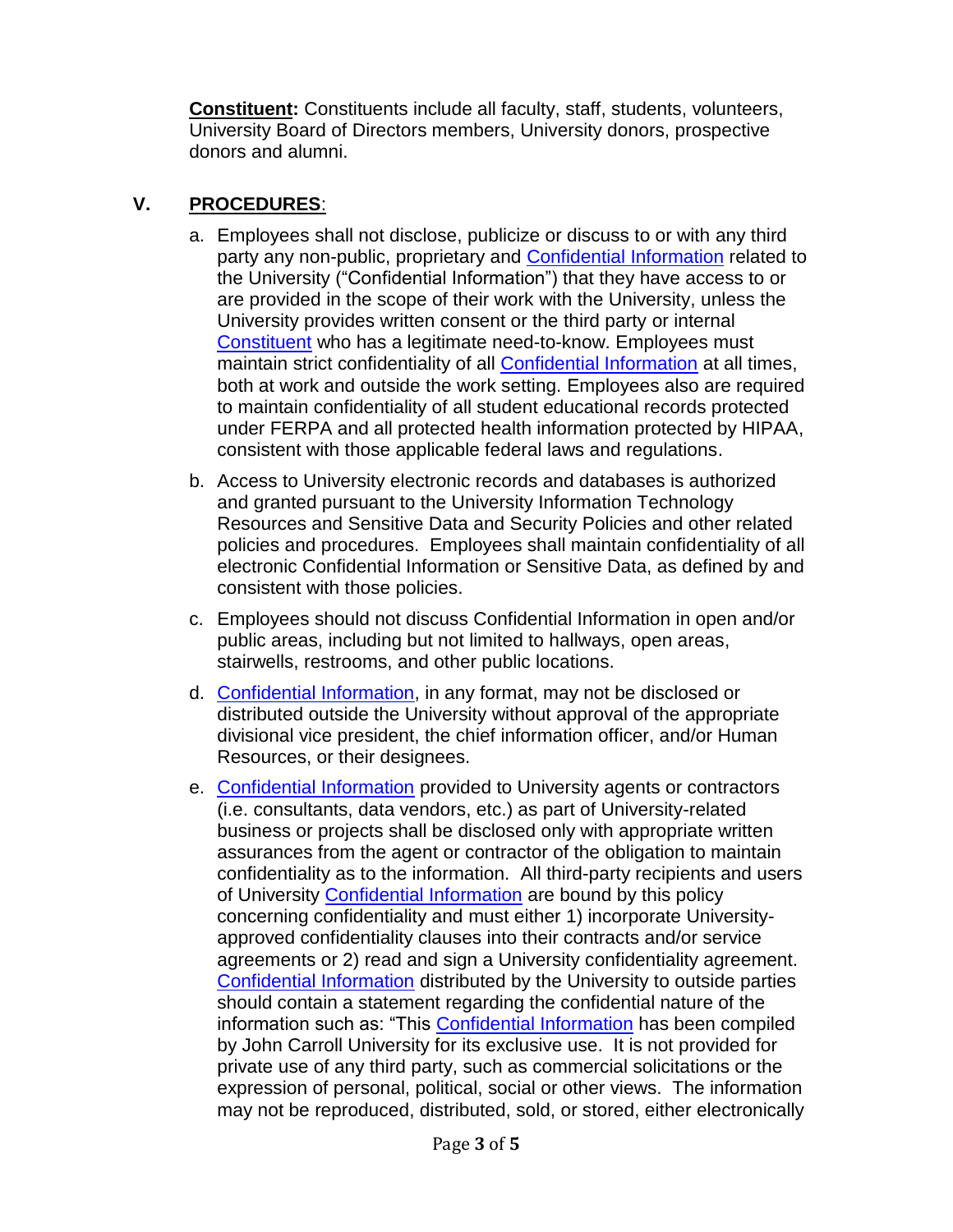or otherwise, without the written consent of an authorized representative of JCU."

- f. [Confidential Information](#page-1-0) may not be disclosed to unaffiliated organizations or individuals for uses construed as third-party fundraising, solicitation, or marketing, unless an exception is made with the written approval of the appropriate divisional vice president. The use of such information for these purposes is limited to the University in service of advancing JCU's institutional mission and goals.
- g. Although this obligation to maintain confidentiality operates by law without any written agreement of the employee, the employee may be asked by individual departments or related to individual duties or assigned projects to sign a confidentiality agreement setting out the obligations for maintaining confidentiality as to that department, duties or project.
- h. It is the responsibility of any University employee or representative coordinating the distribution of [Confidential Information](#page-1-0) to ensure that all distributed documents or data remain secure and are either returned or destroyed (i.e., shredded or electronically wiped) as needed and in accordance with appropriate records retention schedules.
- i. All departments or individuals maintaining or storing Confidential [Information](#page-1-0) must reasonably secure such information during business and non-business hours.
- j. An unauthorized disclosure is also a breach of the University Code of Ethics.
- k. If an employee does not know whether the information is non-public, proprietary, or confidential, then they should maintain confidentiality as to the information until they obtain clarification from their supervisor or division head as to the status of the information. Supervisors or division heads may confer with Human Resources or the Office of Legal Affairs regarding issues about [Confidential Information.](#page-1-0)
- l. All employees have the responsibility to report suspected violations of this Confidentiality Policy, as well as any suspected violation of applicable law or regulation.
	- i. Employees are encouraged to report suspected violations to their supervisor or department head, to Human Resources, or to appropriate University officials designated in the applicable University policy.
	- ii. No person who makes a good faith report of a suspected violation will be reprimanded or retaliated against in any way.
- m. Any violation of this Policy or related laws or regulations will be investigated and may result in corrective action up to and including termination, or other appropriate actions, consistent with University policies.